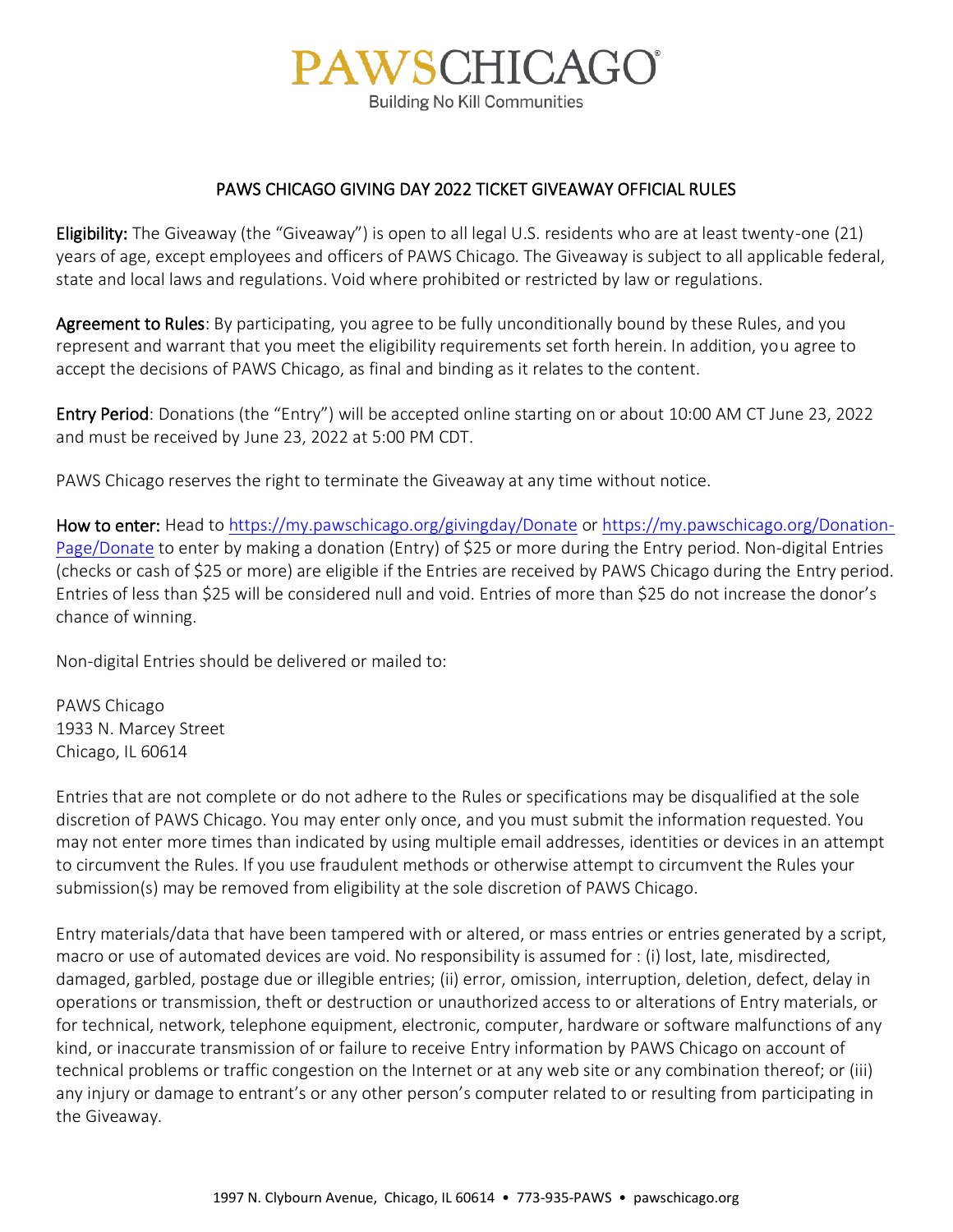

Prize: Winner will receive four (4) lawn tickets to the Imagine Dragons concert on August 26, 2022 at Hollywood Casino Amphitheatre in Tinley Park, IL. The tickets are for the following seats:

- Sec LAWN17, Row GA2, Seat 31
- Sec LAWN17, Row GA2, Seat 32
- Sec LAWN17, Row GA2, Seat 33
- Sec LAWN17, Row GA2, Seat 34

Winner will be responsible for all expenses not specifically included herein, and all applicable federal, state and local taxes. Prize is non-transferable and no substitution by winner or cash equivalent is allowed. PAWS Chicago reserves the right to substitute prize for one of equal or greater value.

Actual/appraised value may differ at time of prize award. Acceptance of prize constitutes permission for PAWS Chicago to use winner's name, likeness, and Entry for purposes of advertising and trade without further compensation, unless prohibited by law. Division of prize by a group purchasing submitting an Entry in common shall be the sole responsibility of the person named as the holder of record of the Entry, should that Entry be selected as a winner.

Selection of Winner: Winner will be determined in a random drawing from among all eligible Entries. Winners will be notified by phone or email via the contact information used to enter the Giveaway within five (5) days following the Winner selection on June 24, 2022 and will be given instructions on how to claim the prize. Failure to comply when requested may result in disqualification and selection of an alternative Winner. PAWS Chicago shall have no liability for a Winner's failure to receive notices due to Winners' spam, junk email or other security settings or for Winners' provision of incorrect or otherwise non-functioning contact information. If the selected Winner cannot be contacted, is ineligible, fails to claim the prize within 15 days from the time award notification was sent, or fails to timely return a completed and executed declaration and releases as required, prize may be forfeited, and an alternate Winner selected.

The drawing will be held at the offices of PAWS Chicago at:

PAWS Chicago 1933 N. Marcey Street Chicago, IL 60614

The receipt by winner of the prize offered in this Giveaway is conditioned upon compliance with any and all federal and state laws and regulations.

If Giveaway is terminated before the end date, PAWS Chicago will determine the Winner from the eligible entries received as of the termination date and/or time.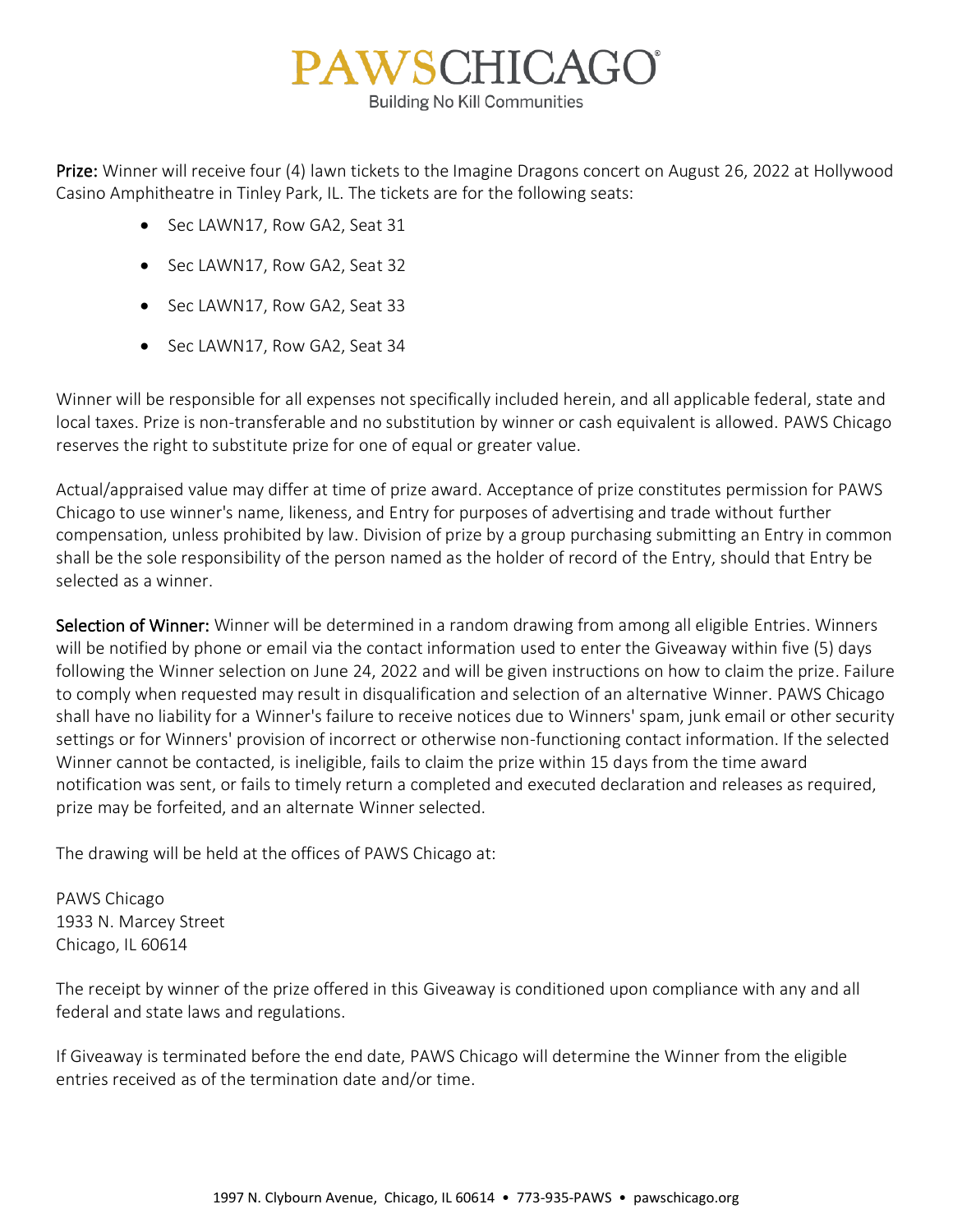## **PAWSCHICAGO®**

**Building No Kill Communities** 

ANY VIOLATION OF THESE OFFICIAL RULES BY ANY WINNER (AT PAWS CHICAGO'S SOLE DISCRETION) WILL RESULT IN SUCH WINNER'S DISQUALIFICATION AS WINNER OF THE GIVEAWAY AND ALL PRIVILEGES AS WINNER WILL BE IMMEDIATELY TERMINATED.

Winning Odds: The odds of winning a prize will depend on the number of Entries. If there are fewer Entries, the chance of winning the Prize improves.

Release of Liability: By participating, you release PAWS Chicago and PAWS Chicago's subsidiaries, affiliates, partners, employees, directors, agents, advertising agencies, and all other associated with the development and execution of this Giveaway, from any and against any and all injury, loss or damage caused or claimed to be caused by your participation in the Giveaway and/or the acceptance, awarding, receipt, use and/or misuse of the prize, and you agree that these entities are not responsible for any warranty, representation, or guarantee, expressed or implied, in fact or in law, relating to the Giveaway and/or the awarding of any prize except as expressly set forth in these Official Rules.

By entering the Giveaway you further agree that: (i) any and all disputes, claims, and causes of action arising out of or in connection with the Giveaway, or any prizes awarded, shall be resolved individually without resort to any form of class action; (ii) any claims, judgments and awards shall be limited to actual out-of-pocket costs incurred, including costs associated with entering the Giveaway, but in no event attorney's fees; and (iii) under no circumstances will any entrant be permitted to obtain any award for, and entrant hereby waives all rights to claim, punitive, incidental or consequential damages and any and all rights to have damages multiplied or otherwise increased and any other damages, other than damages for actual out-of-pocket expenses.

Additional Terms: PAWS Chicago reserves the right, in its sole discretion to cancel, terminate, modify or suspend the Giveaway should (in its sole discretion) a virus, bugs, non-authorized human intervention, fraud or other causes beyond its control corrupt or affect the administration, security, fairness or proper conduct of the Giveaway. In such case, PAWS Chicago may select the recipients from all eligible entries received prior to and/or after (if appropriate) the action taken by PAWS Chicago. PAWS Chicago reserves the right at its sole discretion to disqualify any individual who tampers or attempts to tamper with the entry process or the operation of the Giveaway or website or violates these Rules.

Any attempt by an entrant to deliberately damage any web site or undermine the legitimate operation of the Giveaway may be a violation of criminal and civil laws and should such an attempt be made; PAWS Chicago reserves the right to seek damages from any such person to the fullest extent permitted by law.

By entering the Giveaway you agree to receive email marketing communications periodically from PAWS Chicago. You can opt-out of receiving this communication at any time by clicking the unsubscribe link in the email.

Disputes: THIS GIVEAWAY IS GOVERNED BY THE LAWS OF THE UNITED STATES OF AMERICA AND THE COUNTY OF COOK IN THE STATE OF ILLINOIS. WITHOUT RESPECT TO CONFLICT OF LAW DOCTRINES. As a condition of participating in this Giveaway, participant agrees that any and all disputes which cannot be resolved between the parties, and causes of action arising out of or connected with this Giveaway shall be resolved individually, without resort to any form of class action, exclusively before a court located in Chicago, IL having jurisdiction.